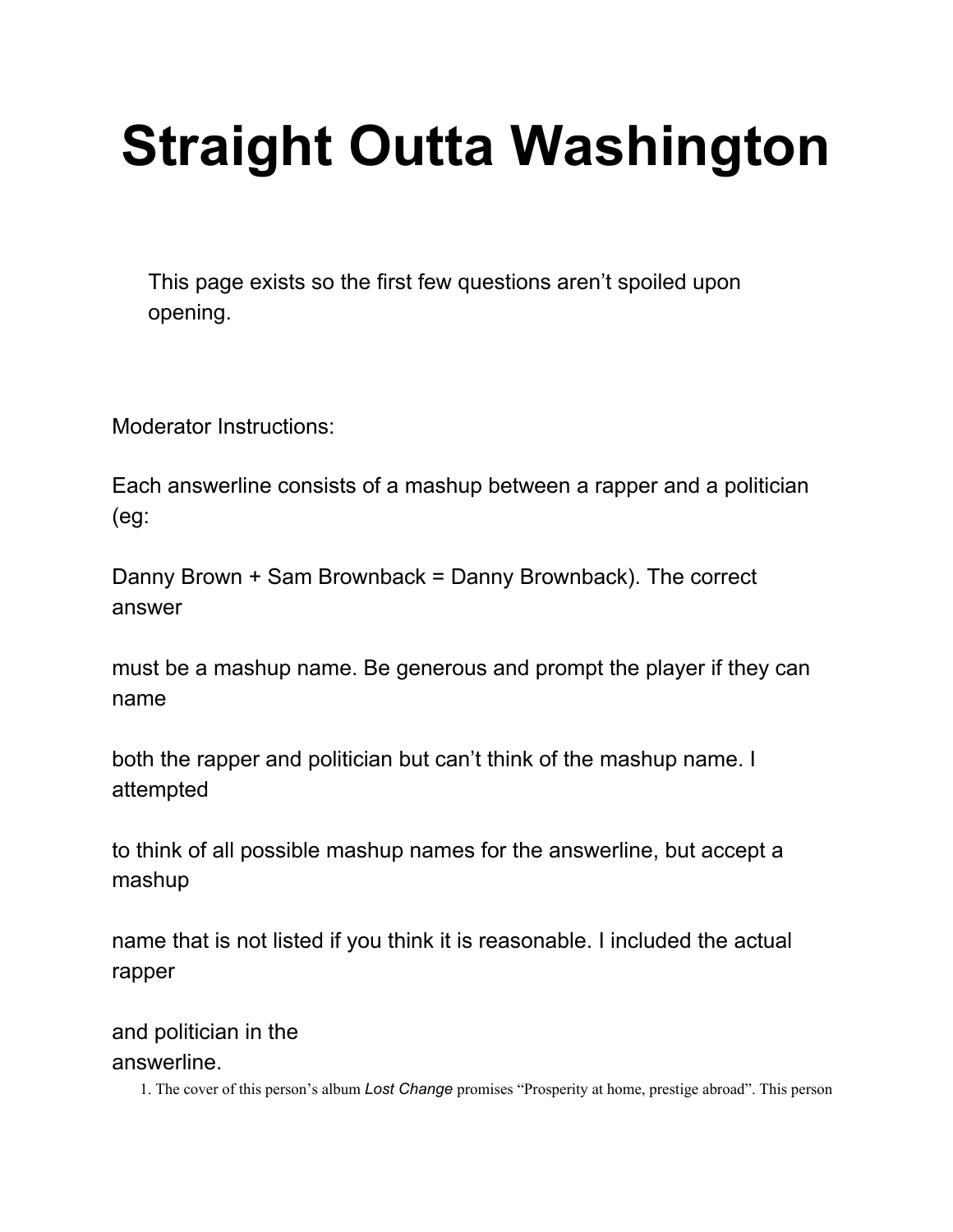opposed the replacement of his namesake tariff with the Wilson-Gorman tariff by protesting "We rockin' it,

contagious/Monkey business, outrageous", and he also complained "I think the whole world's addicted to the drama" after he was put on blast in the De Lome Letter. He won a rap battle on his front porch by rapping "beats so big, I'm stepping on leprechauns" at an opponent who spit the bar "you shall not crucify mankind upon a cross of gold". This president simply said "bring the action" to lead the United States into

the Spanish-American War. "Scream and Shout" is by Britney Spears and, for ten points, what man, whose

assassination allowed Teddy Roosevelt to join the Black Eyed Peas?

Answer: will.i.am McKinley (the people are will.i.am and William McKinley)

2. After this person released a song titled "Amen", a local pastor encouraged "all rap fans who believe in

Jesus Christ" to boycott this person, which explains why he is the only man who ascended to the presidency

that did not retain his predecessor's cabinet. This person rapped that he "could fit like 80 racks in my

Amiris" as the last Know-Nothing presidential candidate in his speech "Going Bad". This person's

enforcement of the Fugitive Slave Act caused diplomatic relations with Canada to sour and for a Canadian

artist to spit the bar "Is that a world tour or your girl's tour?" The song "Back to Back" was directed at, for

ten points, what man who succeeded Zachary Taylor as president and started beef with Drake?

Answer: Meek Millard Fillmore (the people are Meek Mill and Millard Fillmore)

3. At a 1976 convention, this man followed Barbara Jordan's keynote speech by rapping "You can't do it like

me/I'm by myself/I do it so good, I don't need nobody else." This Democrat described the Keating Five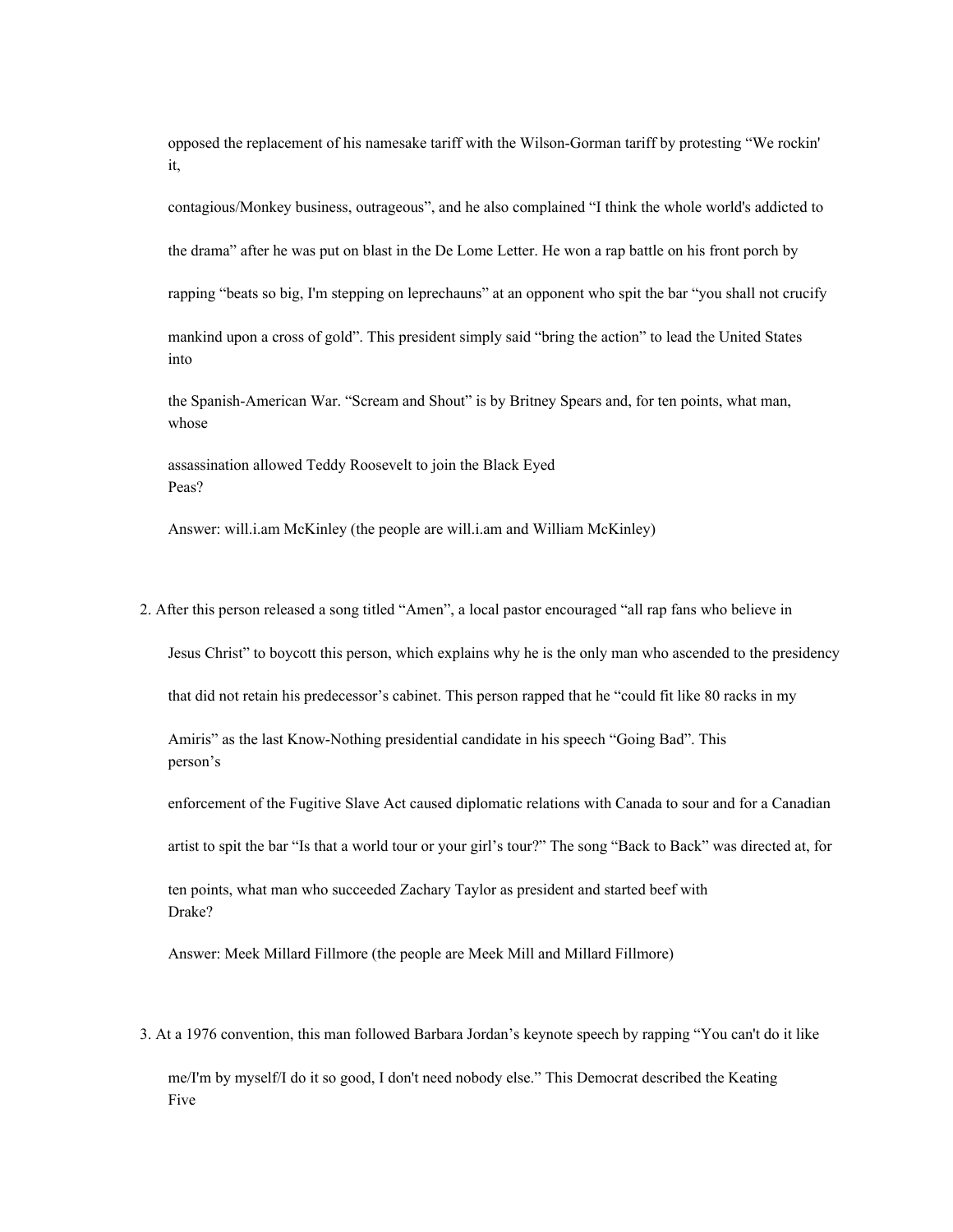hearings as "the low point of my life" on a song in which he also rapped "3, 6, 9, damn you fine". This man

references his service as a pilot in the Korean War in his lyric "fire up that loud, another round of shots",

and he was recorded screaming "What?", "Yeah!", and "Okay!" as he was launched into space. For ten

points, name this senator from Ohio who is more famous for being the first American to orbit the Earth and

for repeating the title lyric on "Turn Down for What".

Answer: Lil John Glenn (the people are Lil Jon and John Glenn)

4. The Kinzua Dam was constructed during the administration of this person, who remembered "when I used

to eat sardines for dinner". This person described Sam Houston's vote against the Kansas-Nebraska Act on

his album *Life After Death*, and he rapped "Now, who's hot, who not?/Tell me who rock, who sell out in the

stores?" on another album, *Profiles in Courage*. The Warren Commission cleared this west-coast rapper of

any wrong-doing in the assassination of Tupac Shakur, although he himself died in a drive-by shooting just

a few months later in Dallas. For ten points, what president instructed the audience to "throw your hands in

the air, if you's a true player" and "ask not what your country can do for you" in the song "Big Poppa".

Answer: The Notorious J.F.K. (the people are The Notorious B.I.G./Biggie Smalls and John Kennedy)

5. In a song produced by Robin Vos and Scott Fitzgerald, this person rapped "Who that at the front door?/If

it's the feds, oh-no-no-no" to refuse federal money that his predecessor, Jim Doyle, had secured to build a

high-speed train line. This person defeated Tom Barrett in an election twice, and he described the impasse

over Act 10 as a "four hour lockdown, we made no moves". "Bend laws, bend lanes" was said by this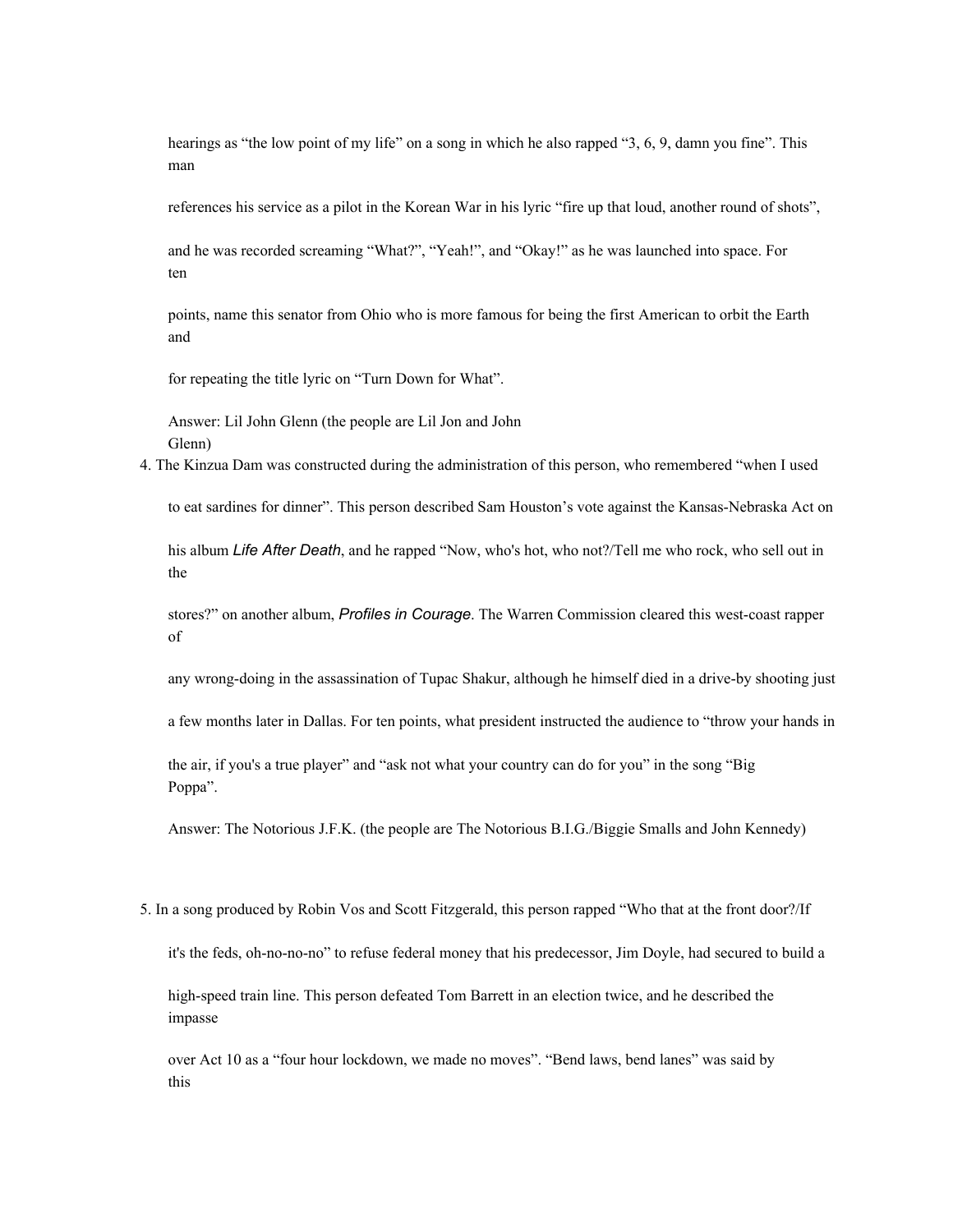person in his Butterfly Effect speech to justify spending \$90 million earmarked for local roads on

Foxconn-related construction instead. Teachers lost collective bargaining rights under, for ten points, what

former Wisconsin governor who released "Sicko Mode"?

Answer: Travis Scott Walker (the people are Travis Scott and Scott Walker)

6. After this person hit a car while going the wrong way on a one-way street, he rapped "I'm super-charged

with the hide-away license plate" on "Act A Fool", which was partially responsible for his removal from

consideration as Trump's Attorney General. In a rap battle, this person called out a "memorized, 25-second

verse" when one of his rivals spit the lyrics "let's dispel with this fiction that Barack Obama doesn't know

what he's doing". He later told that rival, Lil' Marco, to "get out the way!" This person rapped "Nobody

came between us, nor could ever come above" after he closed toll lanes on the Fort Lee entrance ramp to

the upper deck of the George Washington Bridge. Justin Bieber's song "Baby" featured, for ten points,

what rapper, who was also the governor of New Jersey during Hurricane Sandy?

Answer: Ludacris Christie (the people are Ludacris and Chris Christie) 7. At Diamond Joe's Badass Balls-To-The-Wall Fiesta, this person rapped "It's a party, it's a party, it's a

party". Fozzie Bear makes a cameo in one of this man's music videos, prompting an electoral enemy to put

a death threat on Big Bird; that music video was for "Grove St. Party". This predecessor of Roland Burris

also rapped "front yard, broad day with the SK", while the chorus of another song by this president features

the lyric "girl, the way you moving got me in a trance". An actual rap group with this mashup name rapped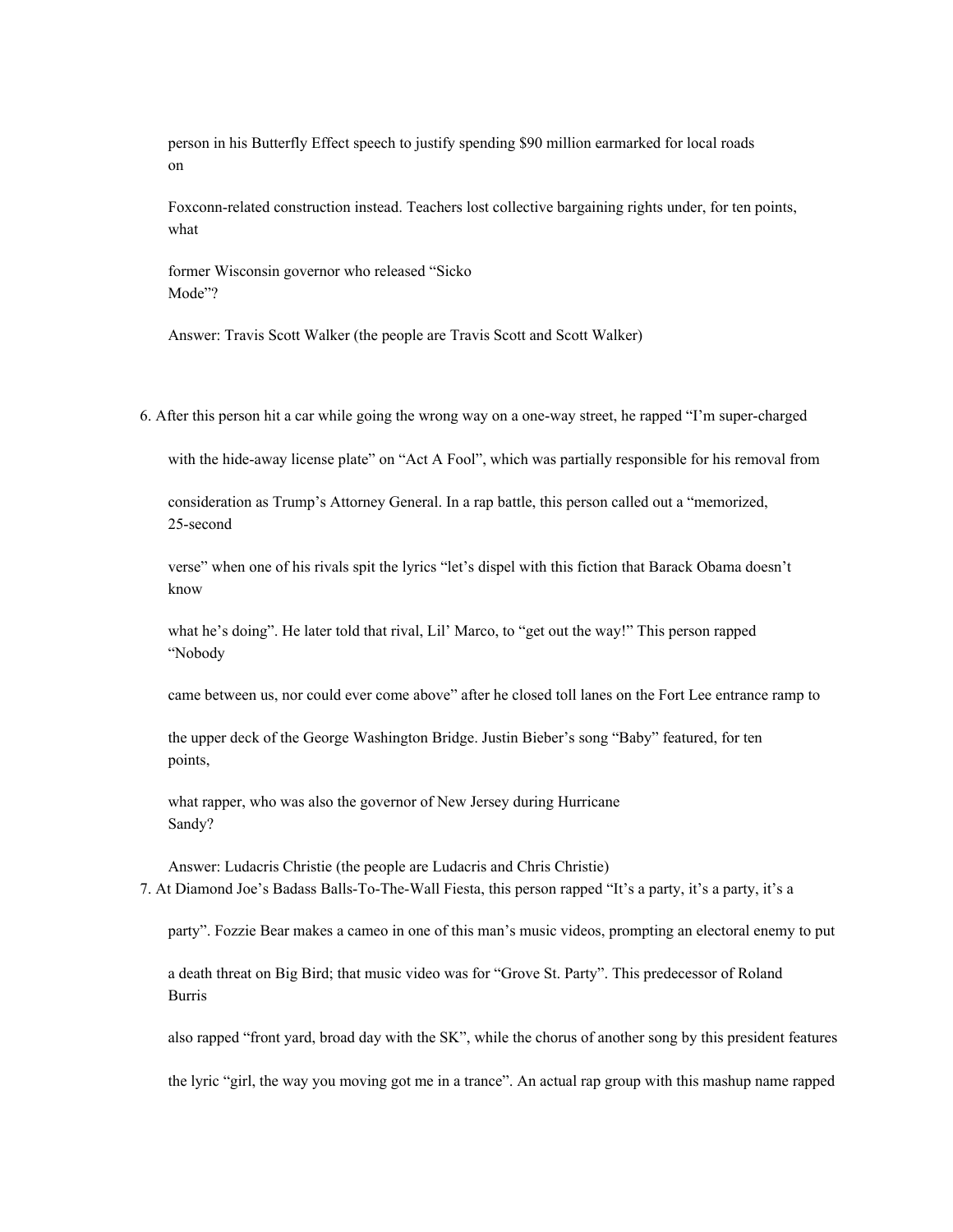"I brought you change" and "eight years later George Bush was a goner". "No Hands" and "The Affordable

Care Act" were released by, for 10 points, what man, the 44th president of the United States?

Answer: Baracka Flocka Flame (the people are Barack Obama and Waka Flocka Flame)

8. This person's sexuality was recently questioned by the historian SpaceGhostPurrp because he served as

Coordinator of Inter-American Affairs during World War II instead of fighting. In a Gaspar Noé-influenced

music video set in Tokyo, this person raps "I get a feelin' it's a trippy night/Them other drugs just don't fit

me right", explaining his decision to exempt LSD from his namesake drug laws. This person told his state's

national guard "Time to go, lock stock and two smoking barrels" before he deployed them to quell the

Attica Prison Riot. After he was arrested on assault charges, Donald Trump aggressively lobbied for the

release of this longtime governor of New York from a Swedish prison. "Praise the Lord" was written by,

for ten points, what grandson of the founder of the Standard Oil Trust?

Answer: A\$AP Rockefeller (the people are A\$AP Rocky and Nelson Rockefeller)

9. During a primary election, this person's son was exposed for having stolen his father's lyrics "supermodels

think I'm handsome" in an article written for DirtyScottsdale.com. After being named the first chairman of

the National Space Council, this person helped create the album *Culture*, which contains the lyrics "for

NASA, space is still a high priority" and "outer space, Kid Cudi". This person had beef with both Chris

Brown and Murphy Brown, and he was flamed by the line "You're no Jack Kennedy" in a rap battle with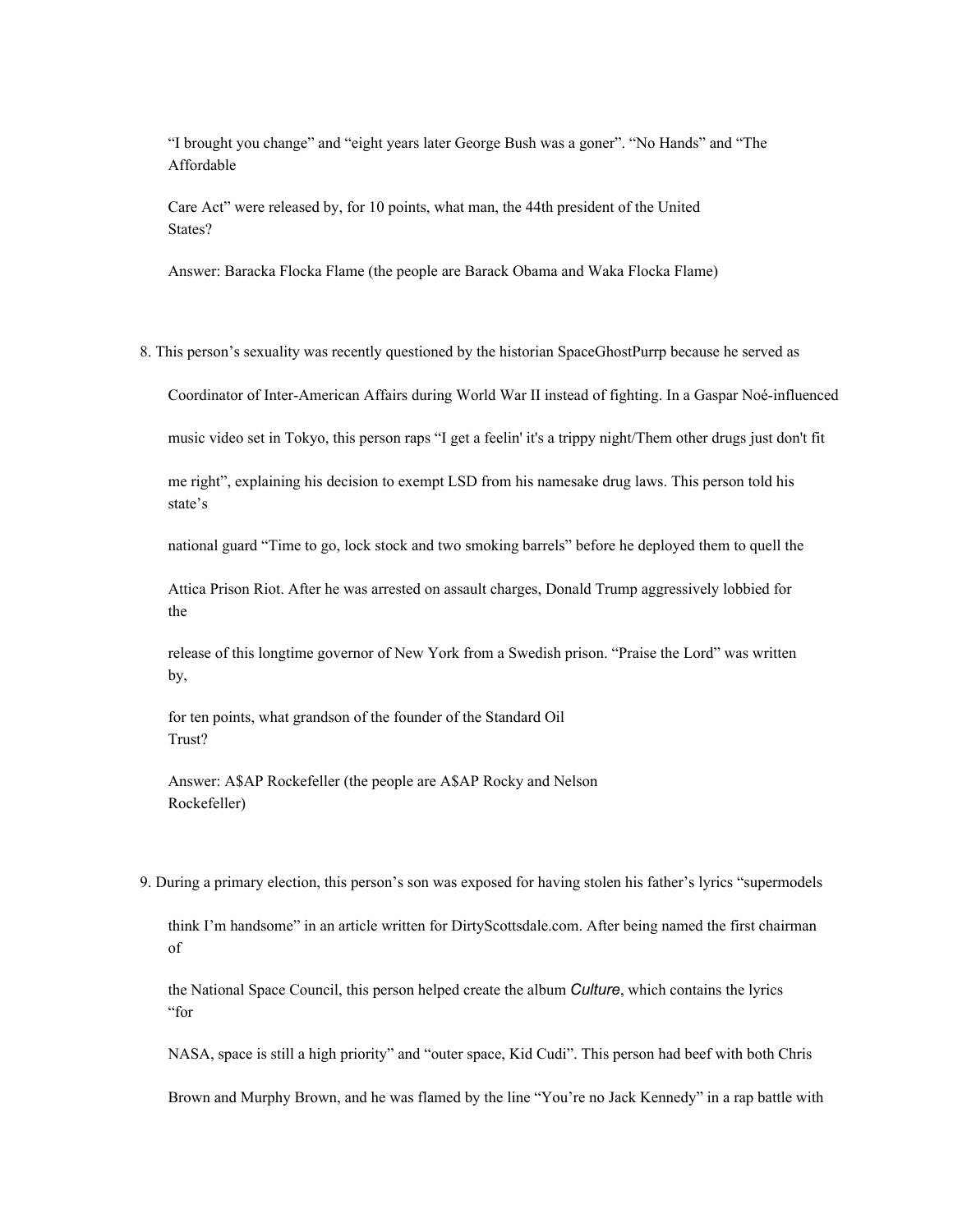Lloyd Bentsen. The only Indiana senator to appear on "Bad and Boujee" was, for ten points, what member

of Migos who was vice president under George H.W. Bush?

Answer: Dan Quayle-o (accept Dan Quavo, the people are Dan Quayle and Quavo)

10. Not only has this person whipped out an oosik on the House floor, but he has also pulled a knife on John

Boehner while threatening "I do not play and you look like a PlayStation". In a 2007 conversation, Robert

Mueller casually referred to this co-writer of "Welcome to Chili's" as "that crook". A pig roast fundraiser

for this man at the center of the VECO corruption scandal served "juice, sauce, little bit of dressing". This

person rapped "need my money now like I'm J.G. Wentworth" when trying to secure federal money for the

Bridge to Nowhere. "1 Thot 2 Thot Red Thot Blue Thot" was written by, for ten points, what lone House

representative from Alaska who referred to COVID-19 as "the beer virus"?

Answer: Don Yung Gravy (the people are Don Young and Yung Gravy)

11. This person rapped that another person "deserves more than an Adidas press run", prompting a hit man to

throw a grenade at this person before a performance in Tbilisi. This person, who proclaimed the holiday

"Jesus Day" in his home state, put a picture of Drake in blackface on the cover of one of his albums. This

person rapped "Yuugh! It's prime time, my top back" on the song "Mercy", and J. Cole sampled this

person's lyric "fool me, you can't get fooled again". The album *Daytona* is by this literal artist, and it

features the songs "Hanging Chad" and "Butterfly Ballot". For ten points, what president released the song

"If You Know You Know" to address conspiracies that he "did" 9/11?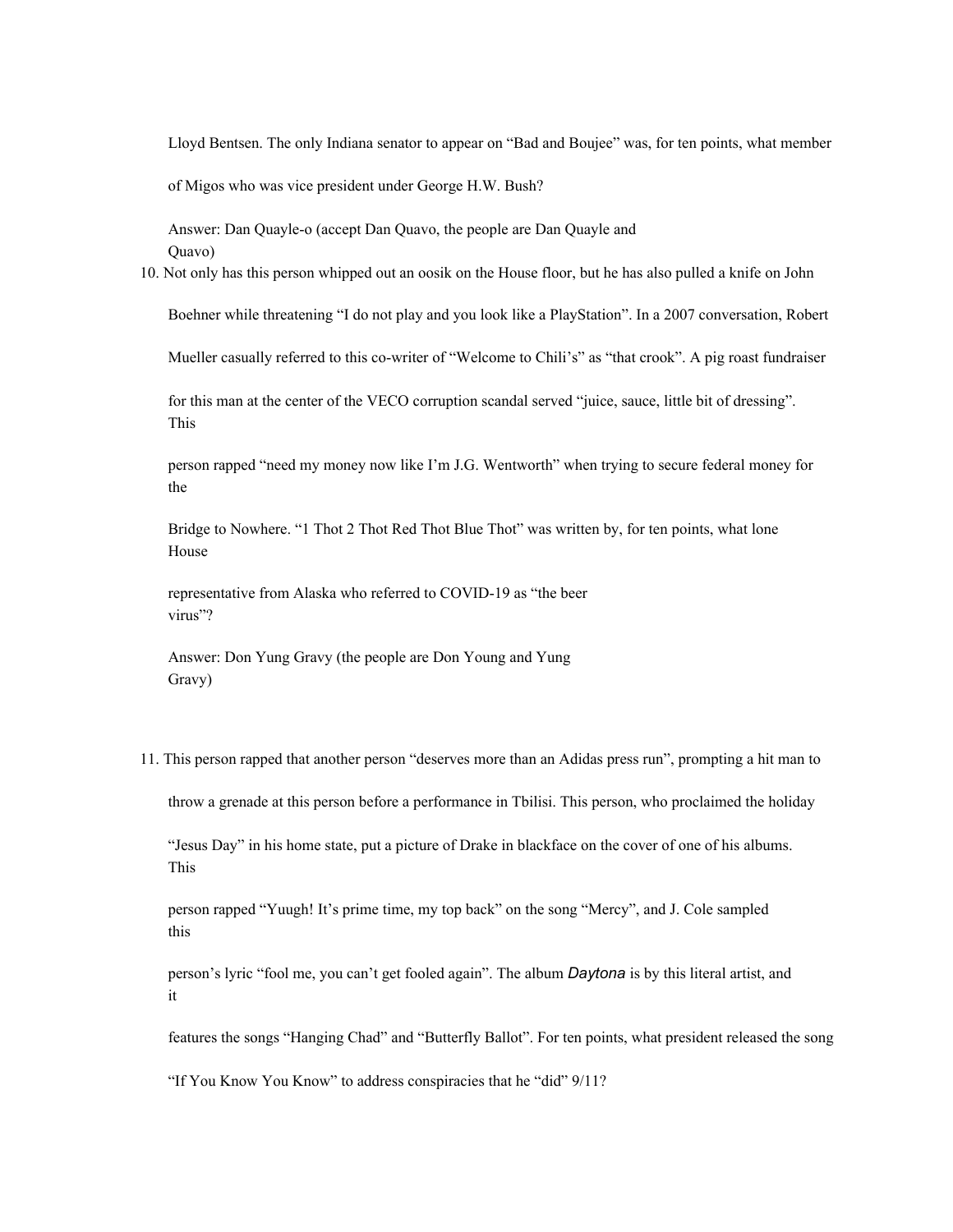Answer: Busha 43 (or George W. Busha T, prompt on "Busha T" by asking "Which Bush?", the people are

"George W. Bush and Pusha T)

12. In his retirement, this man served as a local overseer of roads, which were made of "bedrock harder than a

Flintstone". This person is seen stumbling down a sidewalk in a music video while rapping "Who dat boy"

after finding out that Thomas Dorr had started a rebellion. "Don't leave, it's my fault" was uttered by this

person as most of his cabinet resigned over his veto of a national bank. This person, whose alter ego is "His

Accidency", controversially tweeted "How The Fuck Is Cyber Bullying Real" before imploring the viewer

to "Just Walk Away From The Screen". "EARFQUAKE" is sung by, for ten points, what president who

succeeded William Henry Harrison?

Answer: John Tyler, the Creator (the people are John Tyler and Tyler, the Creator) 13. This person was heard saying "fuck iris and the IRS" as he removed toilets from a recently purchased

mansion. In addition to allocating funds to increase train speeds on the Lincoln Service to St. Louis, this

person has sued the Mississippi Department of Corrections due to the poor living conditions for inmates.

After a primary, this person rapped "Do you know how many hot Bisses I own/Don't let me get in my

zone", referencing his victory over Daniel Biss. Earlier in that song, this billionaire part-owner of the Hyatt

hotel chain asked "what's fifty grand" to me and rapped that a friend was like his home city's "D-Rose".

"99 Problems" was released by, for ten points, what current governor of Illinois?

Answer: Jay-Z Pritzker (the people are Jay-Z and J.B. Pritzker)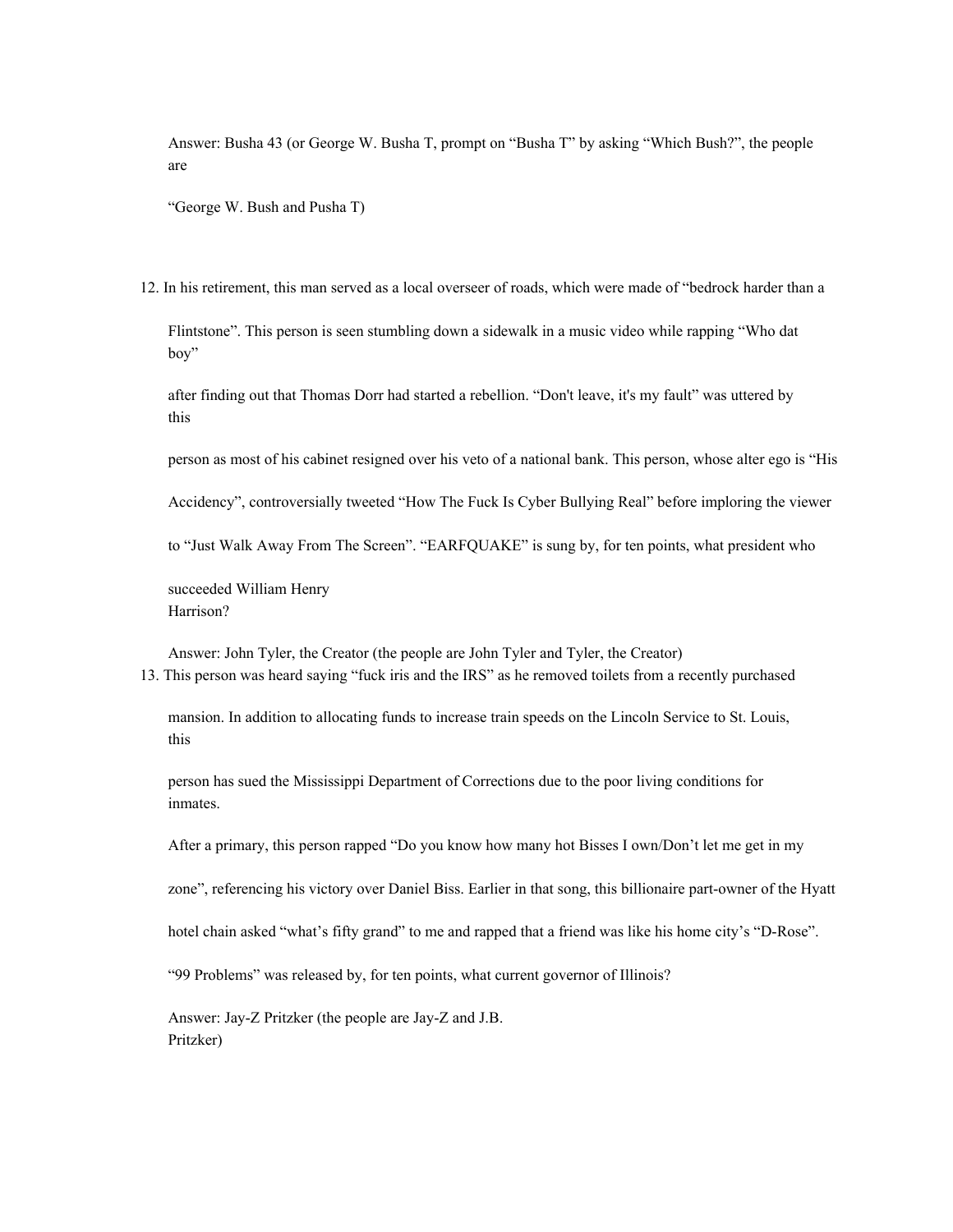14. As a member of NxWorries **(no worries)**, this person released the album *Yes Lawd!*, which advocated for a

constitutional amendment to "recognize the law and authority of Jesus Christ". This person begged America to "quit all that jaw-jackery" and adopt ranked-choice voting as the first chair of FairVote. The song "Come Down" was released by this person to promote his signature campaign proposal, which called for a 50% reduction in social security taxes and a fifty-cent federal gas tax. This person rapped "I been feelin' kinda cooped up, cooped up/I'm tryna get some fresh air" after Jimmy Carter refused to appear on stage in any debate with this man. "Tints" was released by, for ten points, what third party candidate who won 6% of the popular vote in 1980?

Answer: John B. Anderson .Paak (the people are John B. Anderson and Anderson .Paak)

15. One of this person's music videos depicts the Bushes, Clinton, and Obama as cartoon finger puppets in an homage to this person's cartoon *Law School Daze*. This person's use of the Jane Elliot lyric "a uterus

doesn't qualify you to become president" at a Bernie Sanders rally in 2016 prompted accusations of sexism,

particularly after it was discovered that this person used a private email to conduct business as governor.

This person rapped that he is "a Christian, a conservative and a Republican, in that order" on the song "Big

Beast". The Religious Freedom Restoration Act was signed by this man, who co-wrote "Legend Has It".

The hip-hop duo Run the Jewels features El-P and, for ten points, what current vice president?

Answer: Killer Mike Pence (the people are Killer Mike and Mike Pence)

16. This person described the lyrics of his breakout song as the "Latin version of *The Hangover*" in which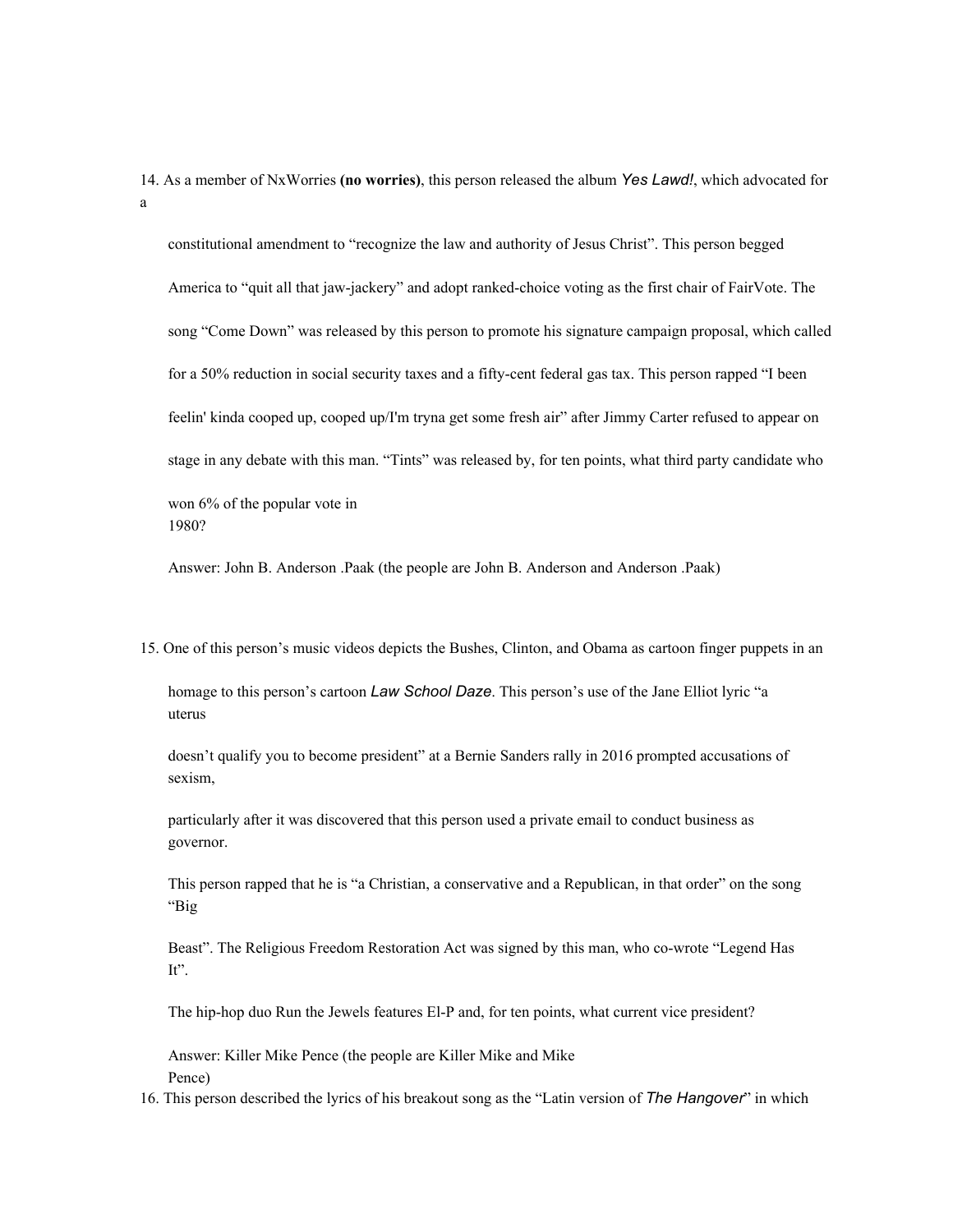raps about a raucous night out with his friend Winthrop Murray Crane; that song is "6 AM". This person

recently released the album *Colores* **(ko-lo-rays)**, which includes two songs named "Bread" and "Roses"

that describe his arbitrage of the Lawrence textile strike. The McNary-Haugen Bill was vetoed by this man,

breaking his promise "no te lo voy a negar **(nay-gar)**", which was made to farmers with Nicky Jam on the

song "X" **(equis)**. This laissez-faire artist put down the Boston Police Strike as governor, and he rapped

"the business of government is business" with Willy William on "Mi Gente **(hen-tay)**". The song "Ritmo"

features, for ten points, what Latin artist who succeeded Warren Harding as president?

Answer: J Balvin Coolidge (the people are J Balvin and Calvin Coolidge)

17. This person used the pseudonym Larry Fisherman to release the campaign ad "Where's Dee", which dissed

his opponent in this person's first election. While working at the Frick Park Market, this person refused to

sell tobacco to anyone less than 21 years old. Following the drone strike on Qasem Soleimani, this person

called him "Iran's master terrorist" and challenged Iran to "call your army, bring your tanks, I'm a big boy

with a big boy bank" on the song "Smile Back". After breaking up with Ariana Grande, this person married

Elaine Chao. Merrick Garland's nomination to the Supreme Court was blocked by this man, who responded

to criticism by rapping "we gonna take over the world while these haters gettin' mad". For ten points, what

Senate Majority Leader released the song "Self Care" before he died of an overdose in 2018?

Answer: Mitch McMiller (the people are Mitch McConnell and Mac Miller)

he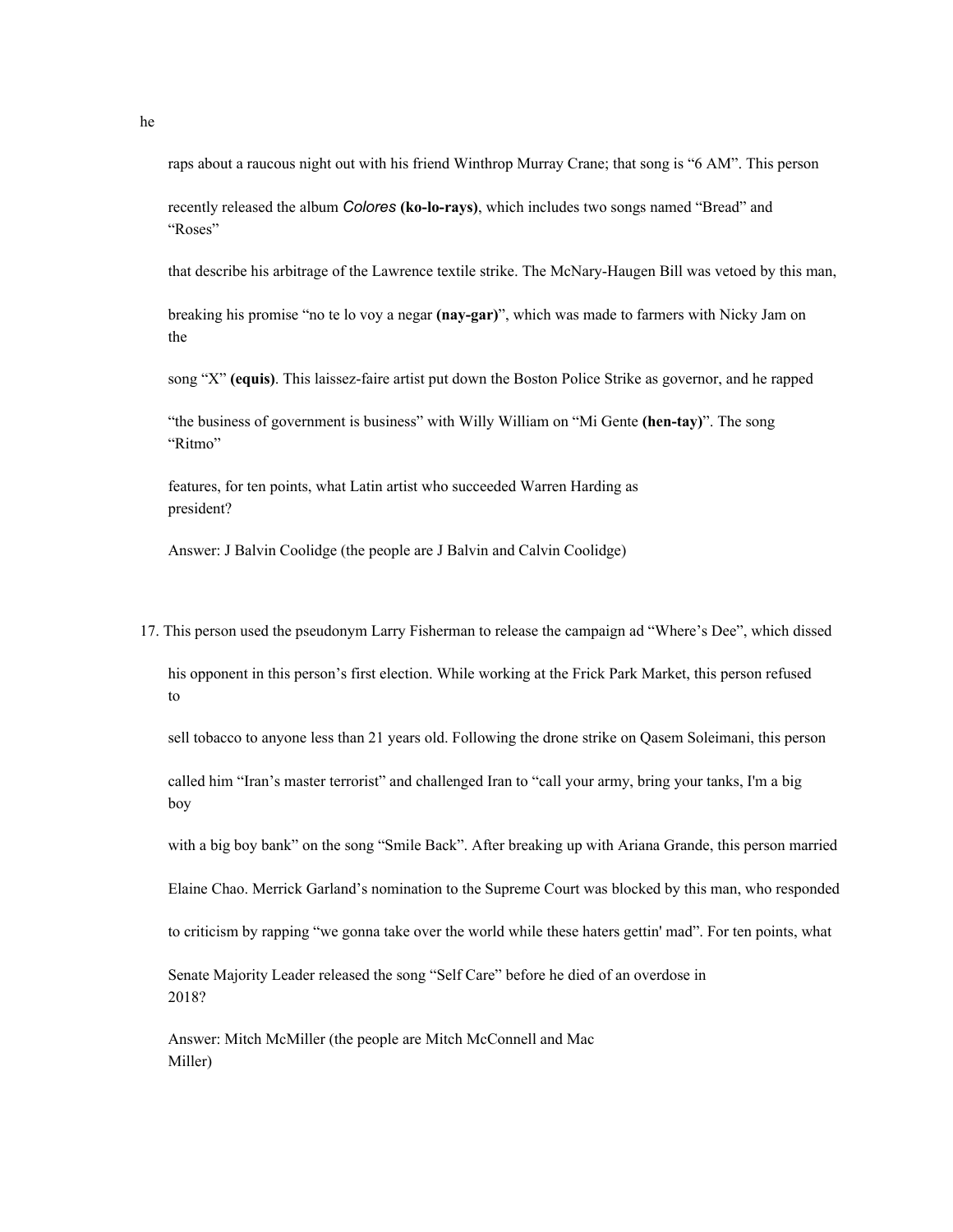18. The lyric "this is what you call a flip/ten keys from a quarterback" references AFL legend Jack Kemp, who

was featured on this person's album *KOD*. After this person's spouse helped raise the drinking age to 21 as

Secretary of Transportation, this person rapped "I just poured something in my cup/I've been wanting

something I can feel". On the album *2014 Forest Hills Drive*, this person raps "I ain't never did this before

no" after he was asked to replace Nelson Rockefeller on a presidential ticket. This Kansas senator "thought

back, back to a better me/before I was a B-list celebrity" on a song in which he also rapped "First things first rest in peace Uncle Phil". "No Role Modelz" was released by, for ten points, what person, the 1996

Republican presidential candidate?

Answer: J. Dole (accept Bob Cole, the people are J. Cole and Bob Dole)

19. Rumors that this person started Burning Man surfaced after it was revealed that this person was the FBI

snitch "T-10". This artist rapped "There is no such thing as a left or right/There is only an up or down"

before selling his audio company to Apple. Marshall Mathers erroneously reported that this person  $\mathbf{a}$  is

dead, he's locked in my basement" after a failed assassination attempt by John Hinckley Jr. This person

presides over a trial in the music video to a song after he came "straight from the underground". That song

by N.W.A, "Fuck Tha Police", prompted his wife to found the "Just Say No" campaign to fight police

brutality. For ten points, which president rapped at Mikhail Gorbachev to "tear down this wall" while

wearing Beats headphones?